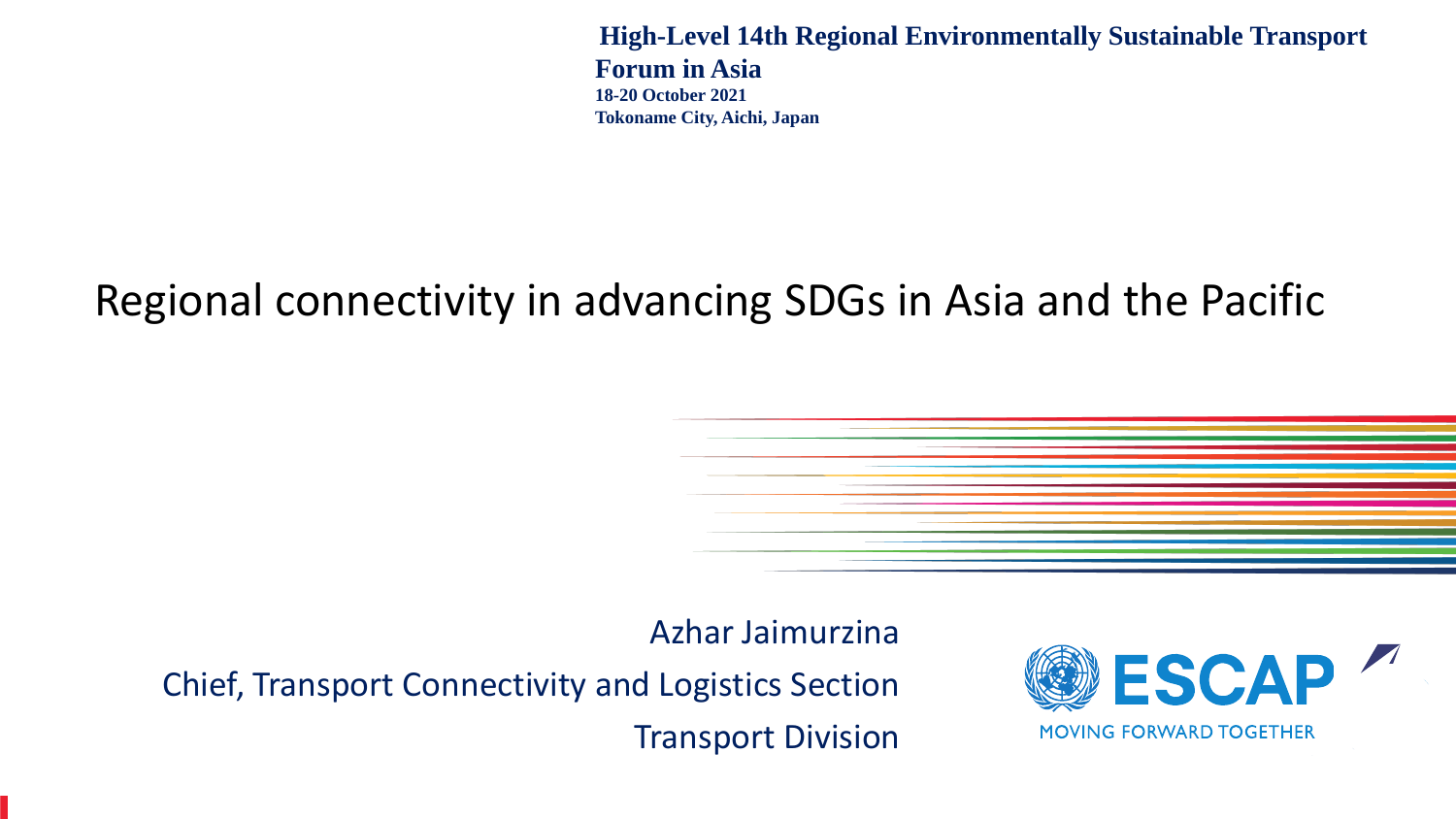### **Three pillars of ESCAP transport work**





**Platform for intergovernmental cooperation and policy dialogue**

Committee on Transport Ministerial Conference

Working Groups on AH, TAR and <u>חם</u>





#### **Comprehensive capacity building programme**

Operational connectivity Transport Facilitation Models Private Public Dialogue

#### **Analytical work and data collection**

Specialized monographs, bulletins and periodic assessments of transport connectivity in the region

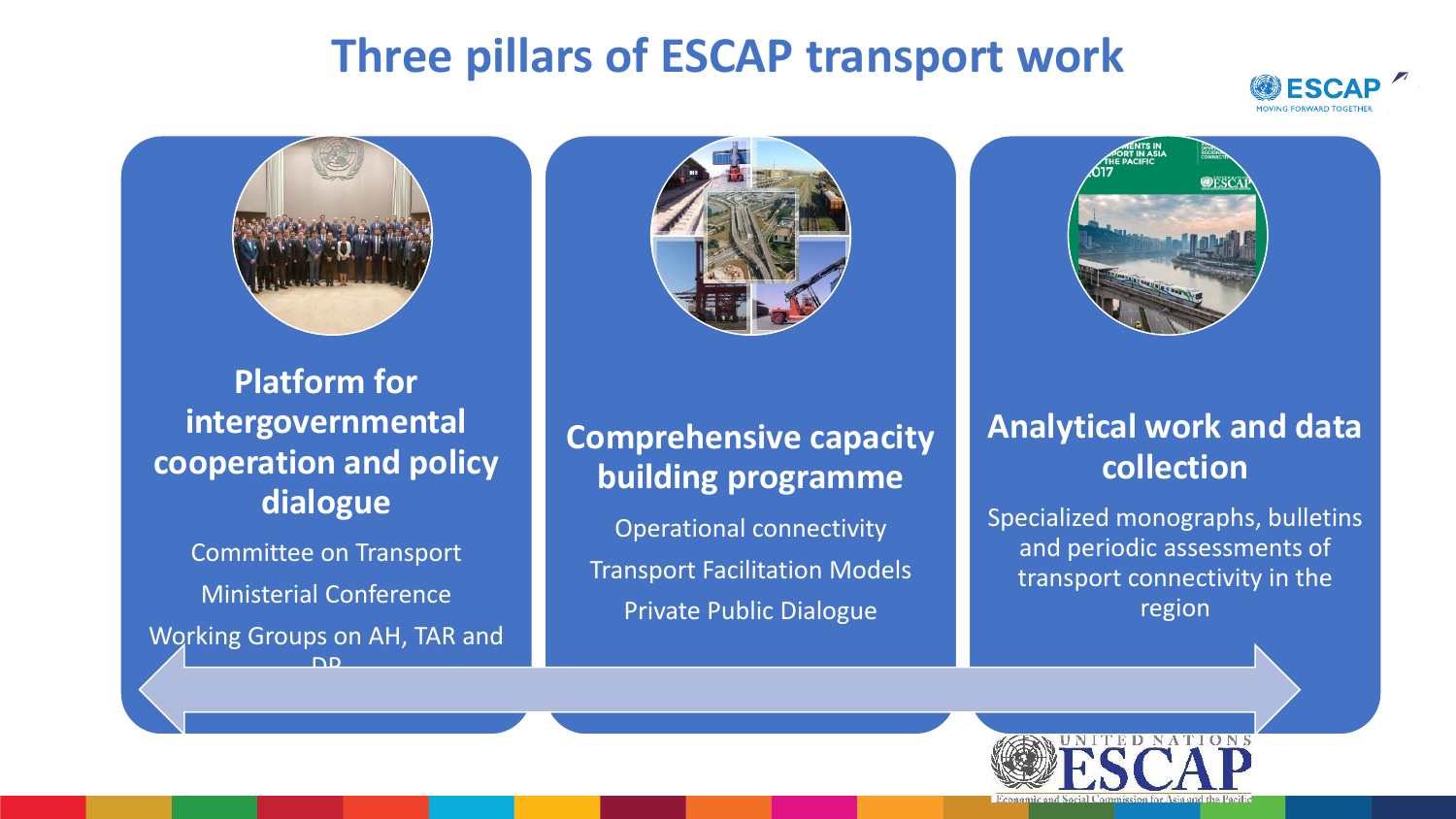| Infrastructure<br>Connectivity                | • Missing lin<br>· Sub-standa<br>• Uneven ca  |
|-----------------------------------------------|-----------------------------------------------|
| <b>Operational</b><br>connectivity            | • Weak regu<br>Lack of har<br>Lack of coc     |
| Euro-Asian<br>Connectivity                    | Obstacles t<br>Lack of coc                    |
| <b>Countries with</b><br><b>Special Needs</b> | • Least Deve<br>• Landlocked<br>• Small Islan |
| Sustainable<br>Urban Transport                | • Congestior<br>Affordabili                   |
| <b>Rural</b> transport<br>connectivity        | Limited cor<br>• Quality of                   |
| <b>Road safety</b>                            | • 60 % of glo<br>Pacific<br>• 2020 Road       |
|                                               |                                               |

|  |  |  |  |  |  | • Missing links along the transport networks, |
|--|--|--|--|--|--|-----------------------------------------------|
|--|--|--|--|--|--|-----------------------------------------------|

- ard quality of the networks
- pacity along the same corridors
- latory frameworks
- monization of standards
- rdination (domestic and regional level)
- to inter-regional trade
- rdination and synergies
- loped Countries
- **Developing Countries**
- d Developing Countries
- pollution and Emissions
- ty and accessibility
- nnection of rural roads to wider networks
- rural infrastructure
- bal road safety fatalities happen in Asia and the
- Safety targets yet to be achieved



**Regional Action Programme on Sustainable Transport Connectivity in Asia and the Pacific Phase I, 2017- 2021**



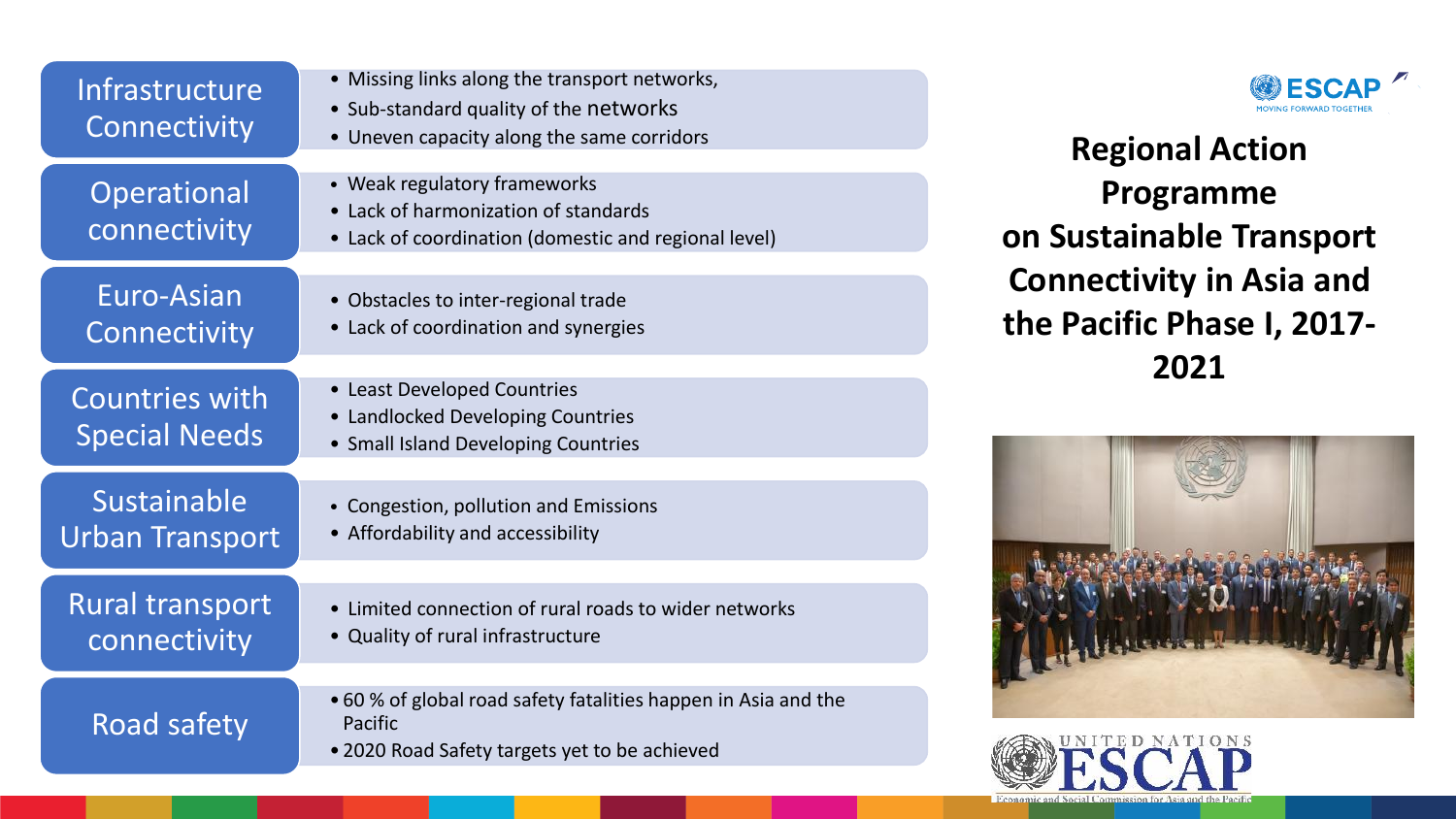### **Asia-Pacific is at the core of the sustainable transport challenges**



**Import- and export-related freight transport by world region in 2050**

**(Under three scenarios, billion tonne-kilometres)**



- ▶ Growth scenarios position Asia-Pacific at the core of transforming global transport performance and dealing with its externalities
- Global agenda has profound impacts on regional and national policies
- Innovation and new technologies, as well as new business models and trade patterns change transport landscape
- ▶ COVID-19 amplified the connectivity shortages and flagged the overall lack of sustainability. Building Back Better means accelerating transformation towards sustainable transport



International Transport Forum, 2021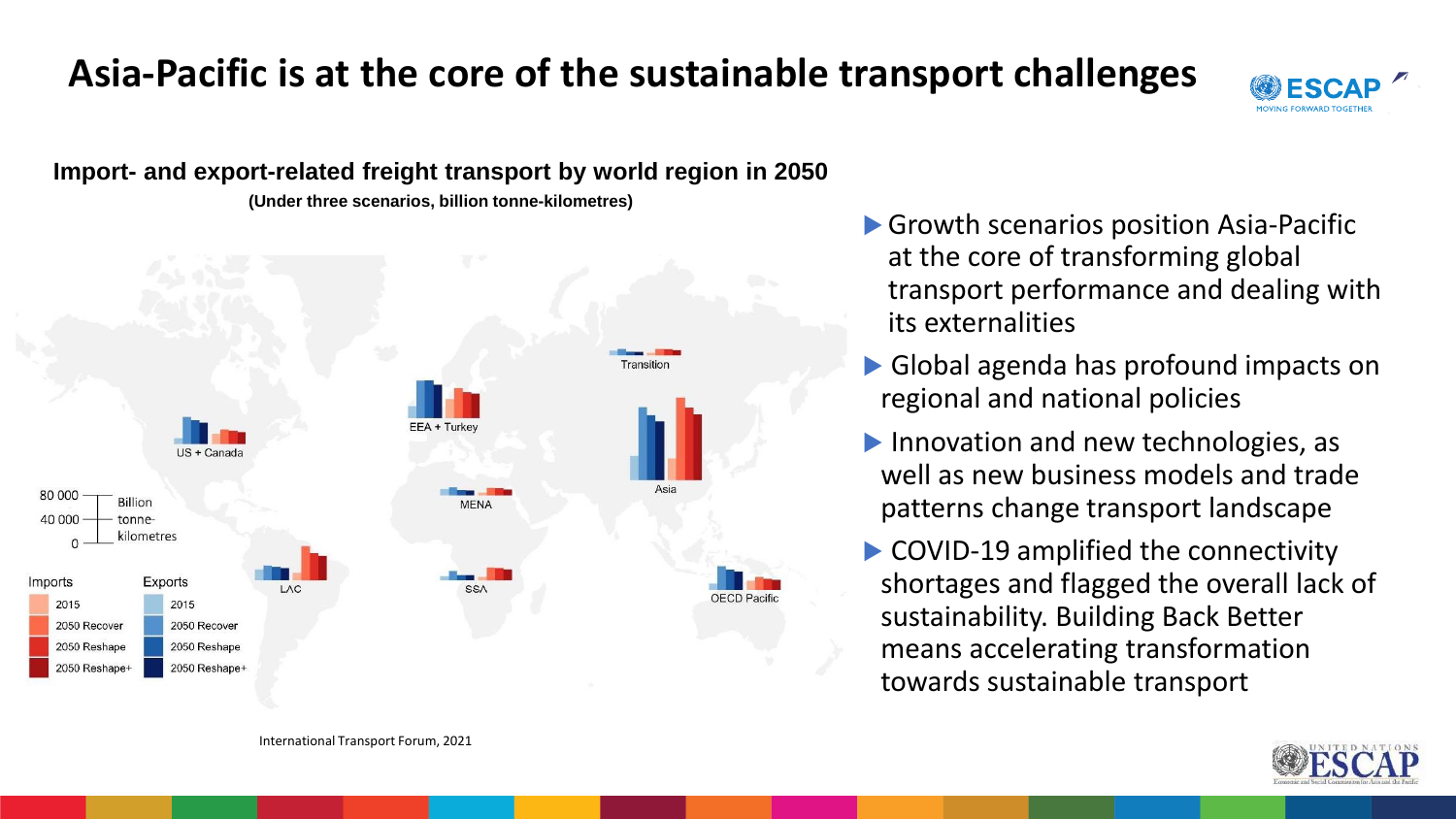#### **Building Back Better: Reshaping transport connectivity in Asia-Pacific**

- ❑ Infrastructure shortages
- Lack of digitalization
- ❑ Disbalanced freight modal split (road, rail, maritime)
- ❑ Inefficient or fragile transit arrangements
- ❑ Manual practices/checks at the border crossings
- ❑ Divergent standards on vehicles, drivers and international transit
- ❑ Connectivity gaps across the region



#### **Pre COVID-19 During COVID-19 Aftermath**

- ❑ Restrictions
- ❑ New controls
- ❑ Market inefficiencies
- **But also**
- ❑ Transit/green corridors
- ❑ Electronic platforms for transport operations
- ❑ No/reduced charges or penalties for storing cargo and other associated services
- Emergency Response Centers for shippers and transport operators







- ❑ **Impact on infrastructure connectivity (investments)**
- ❑ **Impact on operational connectivity (facilitation)**
- ❑ **SDGs and sustainability targets**

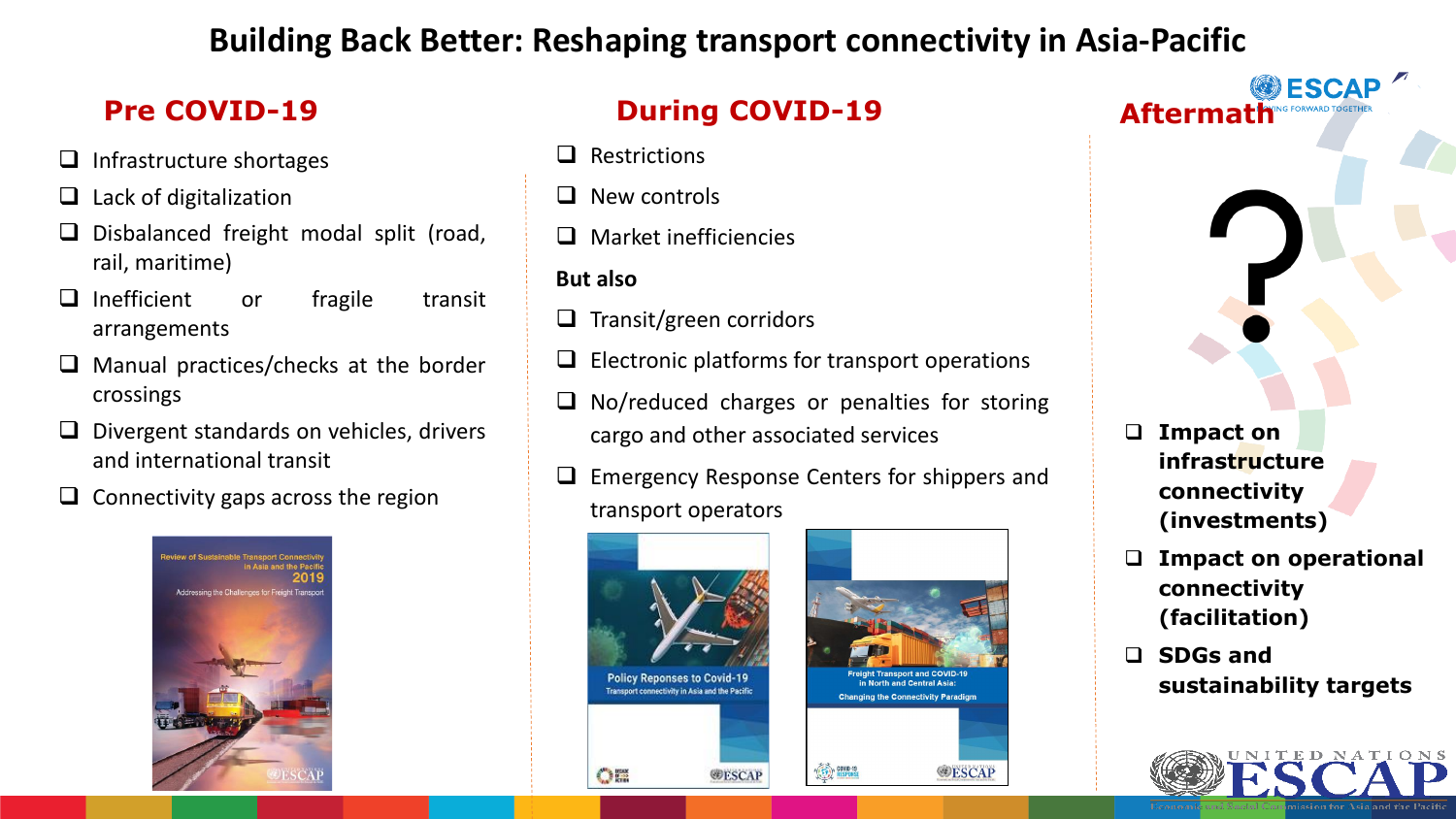#### **Major preoccupations of the freight transport authorities in Asia and the Pacific**





#### **During the crisis Anticipating recovery**



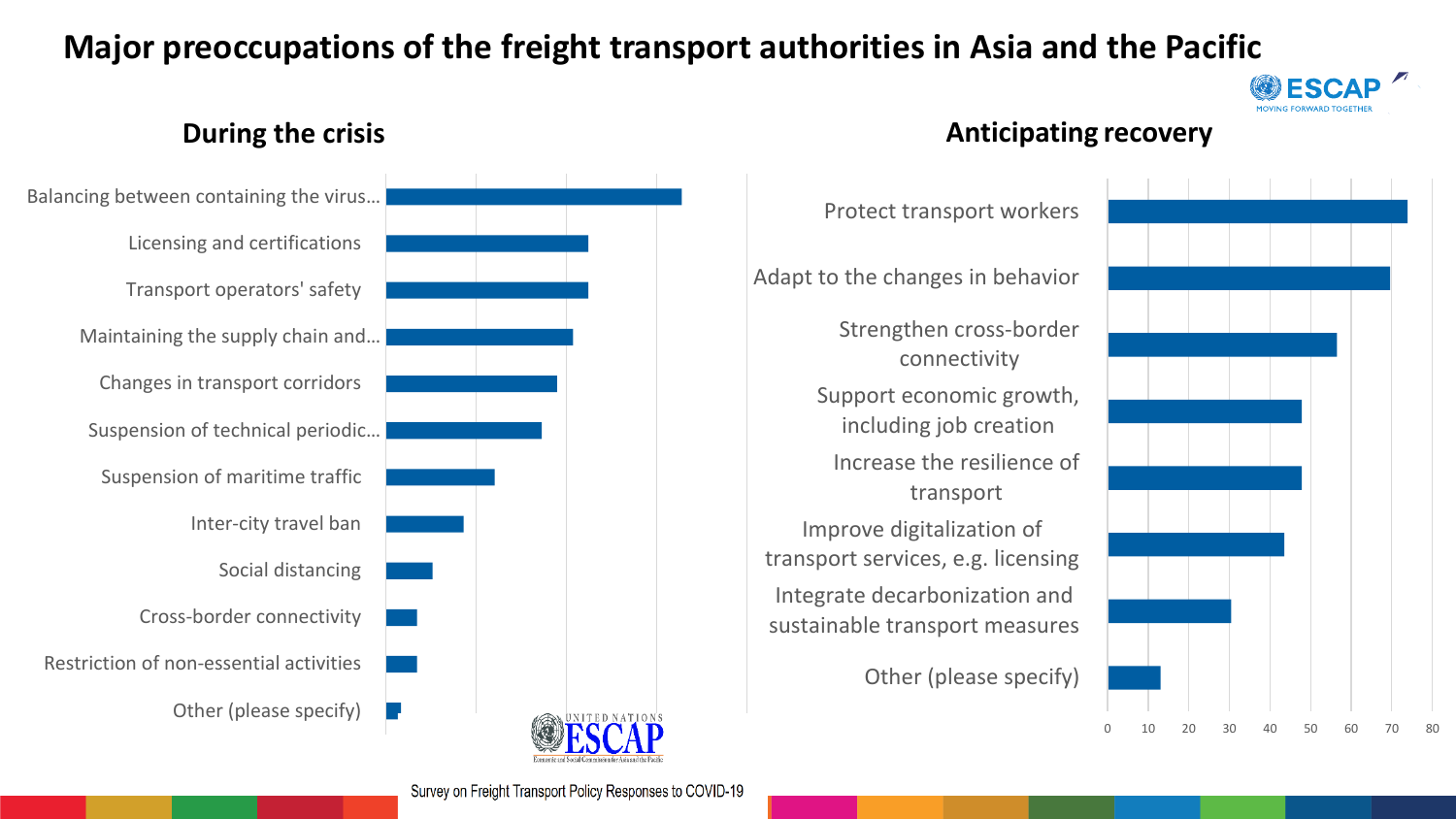### **Evolving regional agenda for transport cooperation**

**Regional Action Programme on Sustainable Transport Connectivity (2017-2021)**



**From 2022: Leveraging synergies and integrating thematic activities to support Building Back Better and the implementation of SDGs**



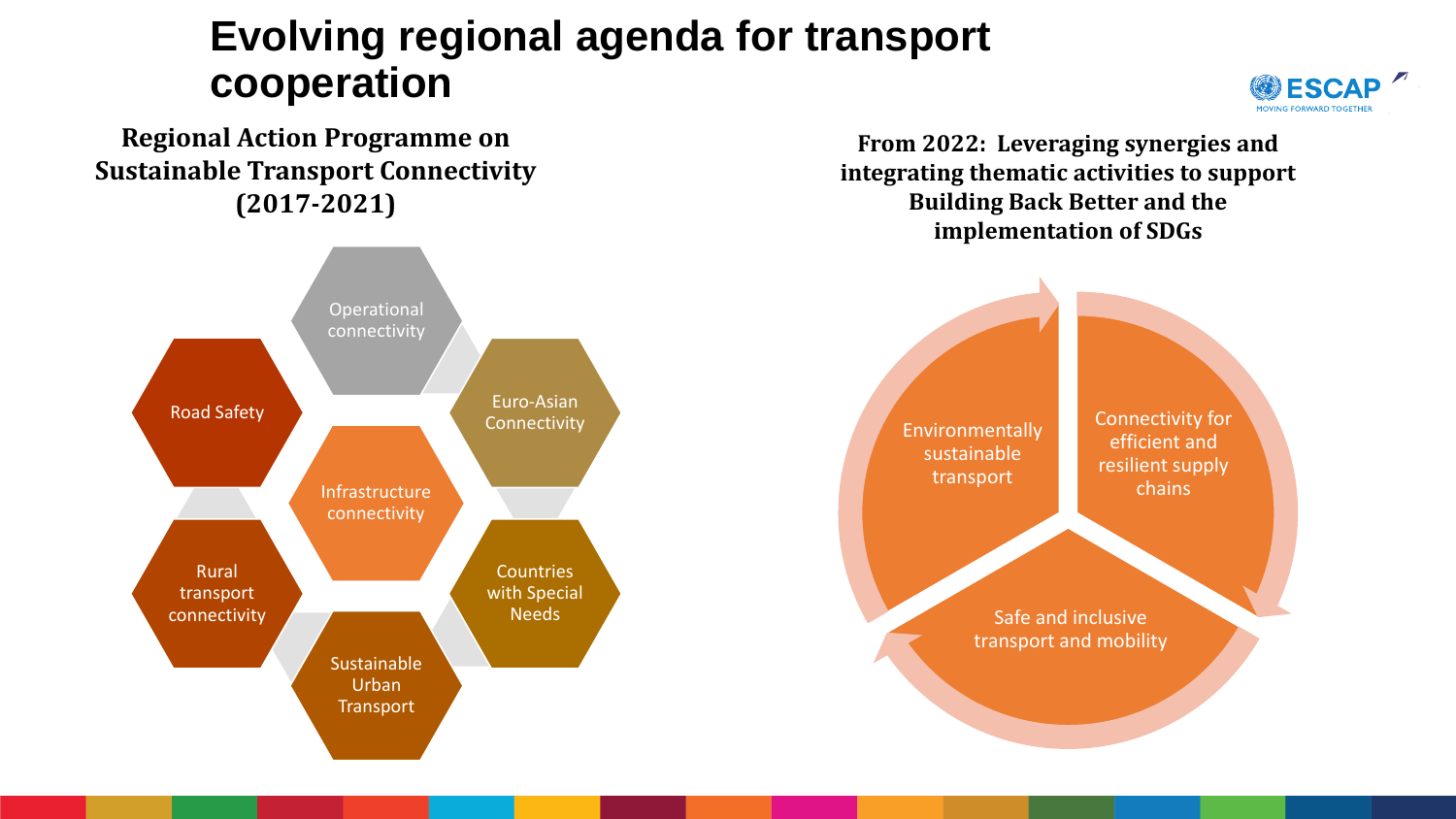## **Strategic objectives under consideration for the ESCA next regional programme on sustainable transport**

- **Pandemic recovery and resilience building**
- **Climate Change**
- **Pressures from changing social structures**
- **SDGs**
- **Technology and innovation**
- **Evidence based/data driven decision making**
- **Private sector and multistakeholder participation**

**Resilient and Efficient networks and logistics**

Towards efficient and resilient transport and logistics network and mobility for economic growth

Towards environmentally sustainable transport systems and services **Environmentally sustainable transport**

**Safe and inclusive transport** Towards safe and inclusive transport and mobility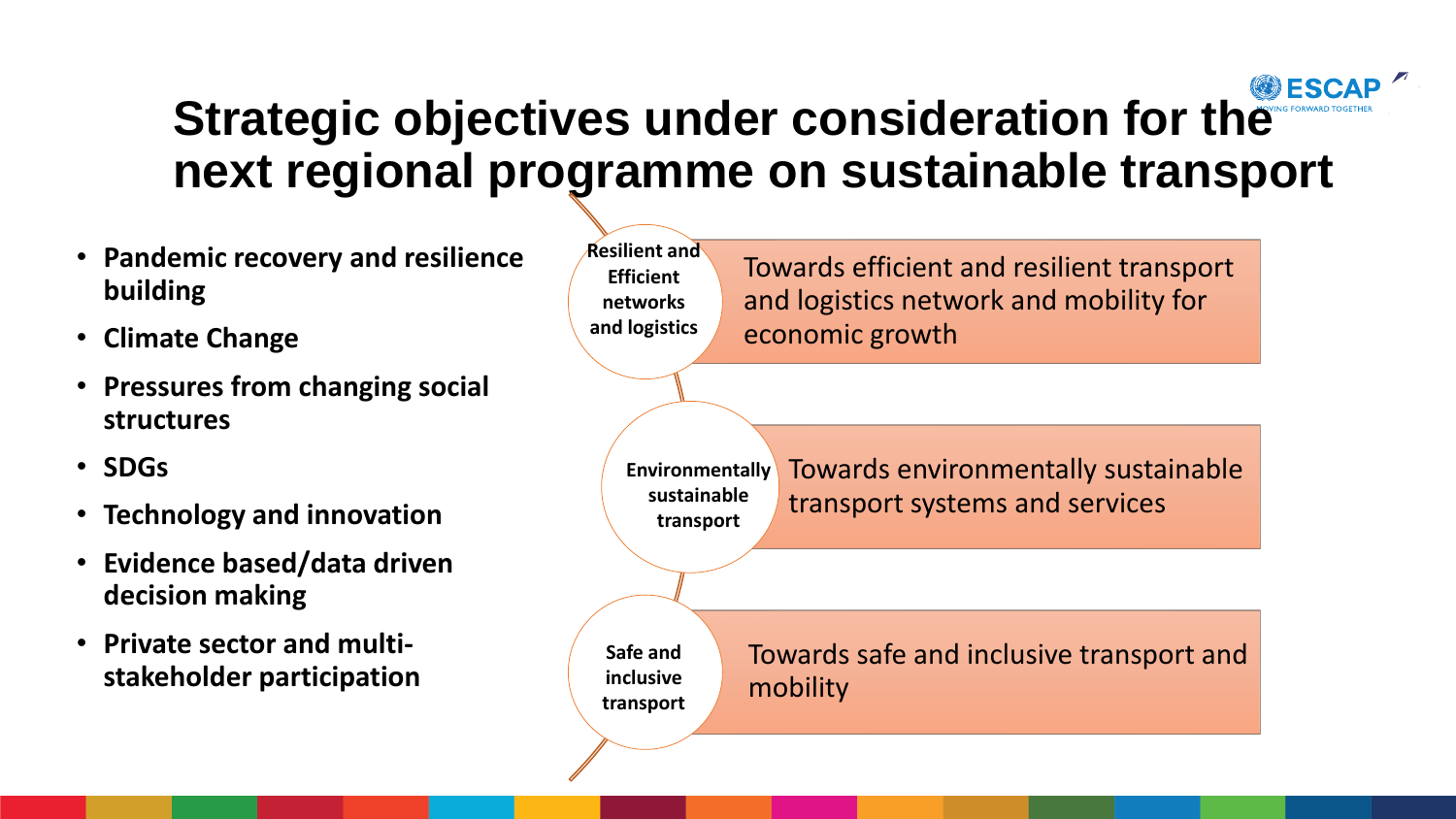

# **New draft Regional Action Programme: 2022-2026**

|                                             | <b>Overarching objectives</b>                  |                                |                                                                |  |  |
|---------------------------------------------|------------------------------------------------|--------------------------------|----------------------------------------------------------------|--|--|
|                                             | <b>Towards efficient and resilient</b>         | <b>Towards environmentally</b> | <b>Towards safe and inclusive</b>                              |  |  |
|                                             | transport and logistics network                | sustainable transport systems  | transport and mobility                                         |  |  |
|                                             | and mobility for economic                      | and services                   |                                                                |  |  |
|                                             | growth                                         |                                |                                                                |  |  |
|                                             | Relevant Sustainable Development Goals         |                                |                                                                |  |  |
|                                             | ⊜<br><b><i><u>MANT</u></i></b><br>$\mathbb{R}$ | ₩<br>美                         | $M \odot$<br>$\overline{m}$<br>ේ<br>$\bullet$<br>$\frac{1}{2}$ |  |  |
| <b>Thematic areas</b>                       | Classification of contribution*                |                                |                                                                |  |  |
| <b>Regional land transport connectivity</b> | Direct impact                                  | Direct impact                  | Direct impact                                                  |  |  |
| and logistics                               |                                                |                                |                                                                |  |  |
| <b>Maritime and interregional transport</b> | Direct impact                                  | Direct impact                  | Direct impact                                                  |  |  |
| connectivity                                |                                                |                                |                                                                |  |  |
| <b>Digitalization of transport</b>          | Direct impact                                  | Direct impact                  | Direct impact                                                  |  |  |
| Low-carbon mobility and logistics           | Direct impact                                  | Direct impact                  | Indirect impact                                                |  |  |
| <b>Urban transport</b>                      | Direct impact                                  | Direct impact                  | Direct impact                                                  |  |  |
| <b>Road traffic safety</b>                  | Indirect impact                                | Indirect impact                | Direct impact                                                  |  |  |
| Inclusive transport and mobility            | Indirect impact                                | Direct impact                  | Direct impact                                                  |  |  |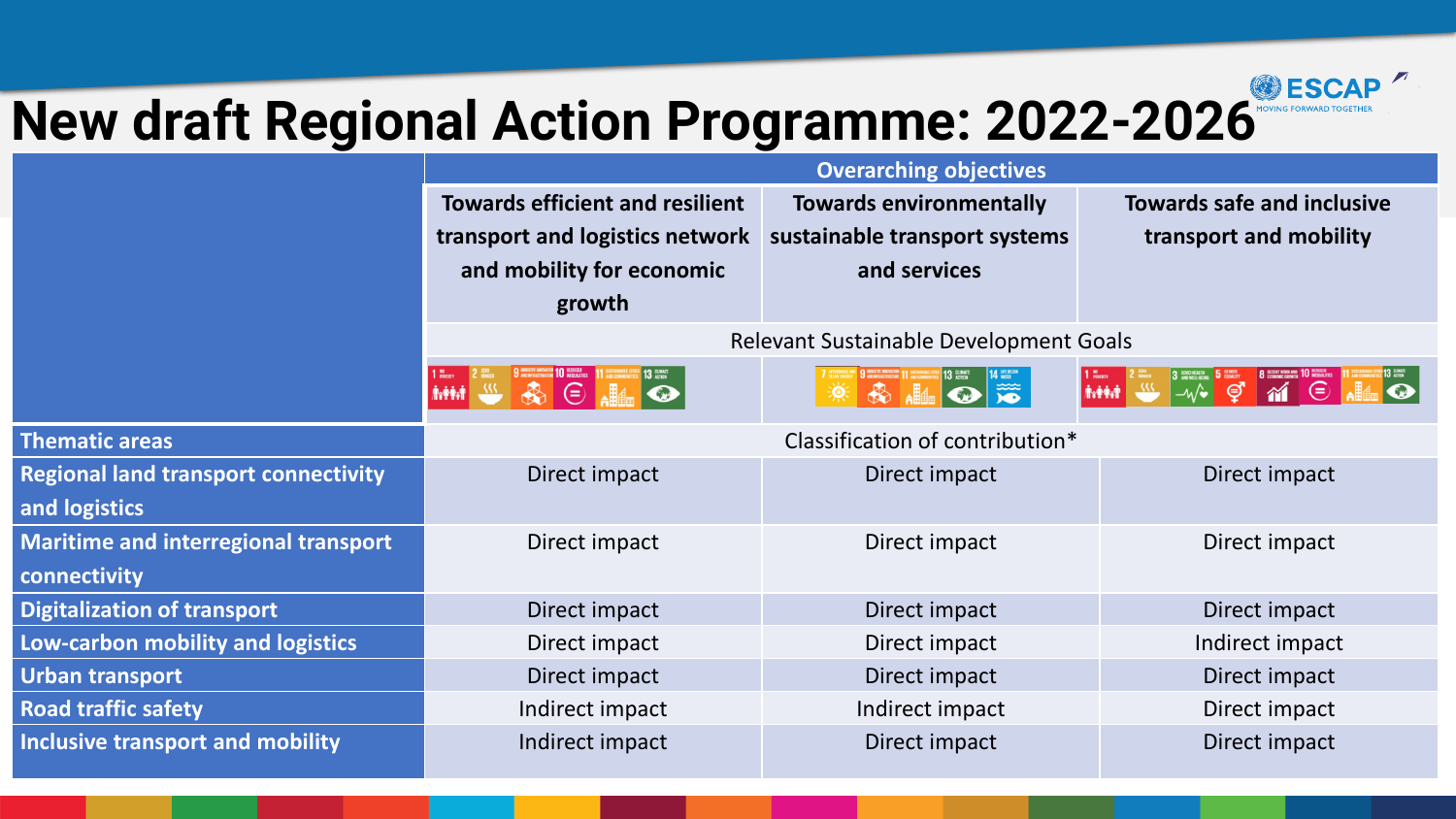# **New draft Regional Action Programme: 2022-2026**

|                                |                                                                                                                                                                                                                                                                                                                                                                                                    | <b>Overarching objectives</b>                                   |                                                          |
|--------------------------------|----------------------------------------------------------------------------------------------------------------------------------------------------------------------------------------------------------------------------------------------------------------------------------------------------------------------------------------------------------------------------------------------------|-----------------------------------------------------------------|----------------------------------------------------------|
|                                | <b>Towards efficient and resilient transport</b>                                                                                                                                                                                                                                                                                                                                                   | <b>Towards environmentally</b>                                  | <b>Towards safe and inclusive</b>                        |
|                                | and logistics network and mobility for                                                                                                                                                                                                                                                                                                                                                             | sustainable transport systems                                   | transport and mobility                                   |
|                                | economic growth                                                                                                                                                                                                                                                                                                                                                                                    | and services                                                    |                                                          |
|                                |                                                                                                                                                                                                                                                                                                                                                                                                    |                                                                 |                                                          |
|                                | $\overline{\mathbb{G}}$<br>Avenue 114<br>$\begin{picture}(120,15) \put(0,0){\line(1,0){155}} \put(15,0){\line(1,0){155}} \put(15,0){\line(1,0){155}} \put(15,0){\line(1,0){155}} \put(15,0){\line(1,0){155}} \put(15,0){\line(1,0){155}} \put(15,0){\line(1,0){155}} \put(15,0){\line(1,0){155}} \put(15,0){\line(1,0){155}} \put(15,0){\line(1,0){155}} \put(15,0){\line(1,0){155}}$<br>$\bullet$ | OF<br>$\clubsuit$<br>$\overline{AB}$<br>EQ.                     | $\mathfrak{S}$<br>$\underline{m}$<br>$\pi$<br>$\epsilon$ |
| <b>Regional land transport</b> | Further development of the Asian Highways,<br>п                                                                                                                                                                                                                                                                                                                                                    | Increased capacity of countries to                              | Facilitating access of LLDCs to the                      |
| connectivity and logistics     | Trans-Asian Railways and dry ports;<br>$\blacksquare$<br>Analytical and CB work on enhancing the                                                                                                                                                                                                                                                                                                   | implement national and regional<br>measures to promote rail and | regional supply chains<br>Greater consideration of local |
|                                | operational connectivity, including during                                                                                                                                                                                                                                                                                                                                                         | waterborne transport, as well as                                | development impact of the regional                       |
|                                | disruptive events,                                                                                                                                                                                                                                                                                                                                                                                 | environmentally sustainable logistics,                          | transport networks and corridors                         |
|                                | Support the development of land and intermodal<br>п                                                                                                                                                                                                                                                                                                                                                | in the regional freight operations                              |                                                          |
|                                | transport corridors and multimodal transport<br>operations                                                                                                                                                                                                                                                                                                                                         |                                                                 |                                                          |
| <b>Maritime and</b>            | Systematic and regular exchange of best                                                                                                                                                                                                                                                                                                                                                            | Knowledge products and policy<br>$\bullet$                      | Facilitating access of SIDs to global and                |
|                                | practices and experiences on the issues and                                                                                                                                                                                                                                                                                                                                                        | tools on sustainable and                                        | regional supply chains                                   |
| interregional transport        | priorities for sustainable maritime connectivity                                                                                                                                                                                                                                                                                                                                                   | resilient port and maritime                                     | Knowledge products and policy                            |
| connectivity                   | for Asia and the Pacific;                                                                                                                                                                                                                                                                                                                                                                          | transport in the Asia-Pacific                                   | recommendations on enhancing safety                      |
|                                | Regular inter-regional multi-stakeholder forum<br>$\bullet$                                                                                                                                                                                                                                                                                                                                        | Policy guidelines for integrated<br>$\bullet$                   | of port and maritime operations                          |
|                                | for sustainable transport connectivity between                                                                                                                                                                                                                                                                                                                                                     | transport connectivity between                                  |                                                          |
|                                | <b>Europe and Asia</b>                                                                                                                                                                                                                                                                                                                                                                             | the port and the hinterland;                                    |                                                          |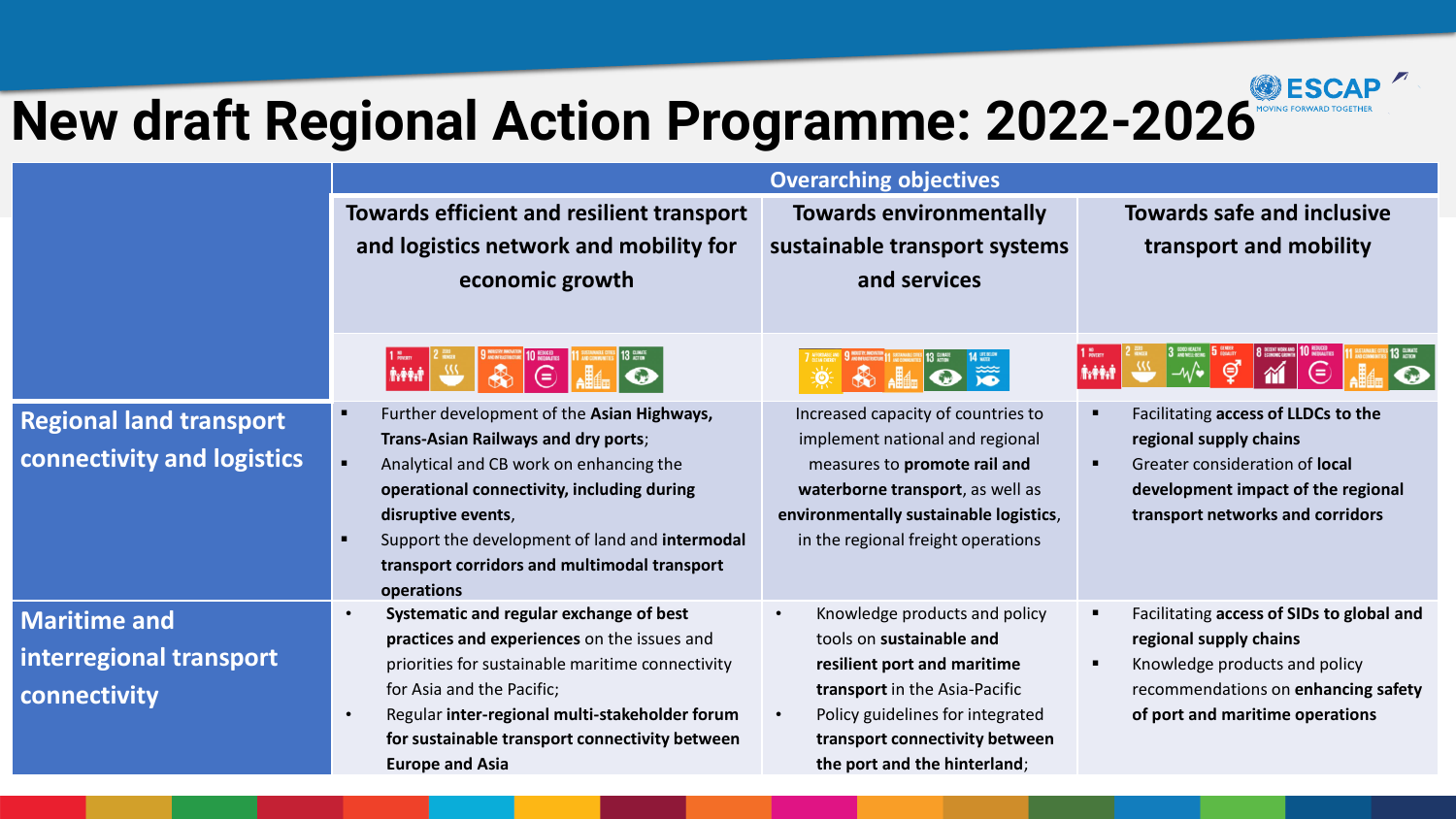

# **Highlights**

- **SDGs are mainstreamed and articulated into the 7 thematic areas of the proposed regional action programme**
- Social and environmental dimensions of regional connectivity are **increasingly explored to identify synergies and deal with possible trade offs**
- **Regional connectivity mechanisms/agreements are leveraged to advance decarbonization and social inclusion**
- **South South Cooperation**
- **Evidence based policies to bridge the connectivity gaps**